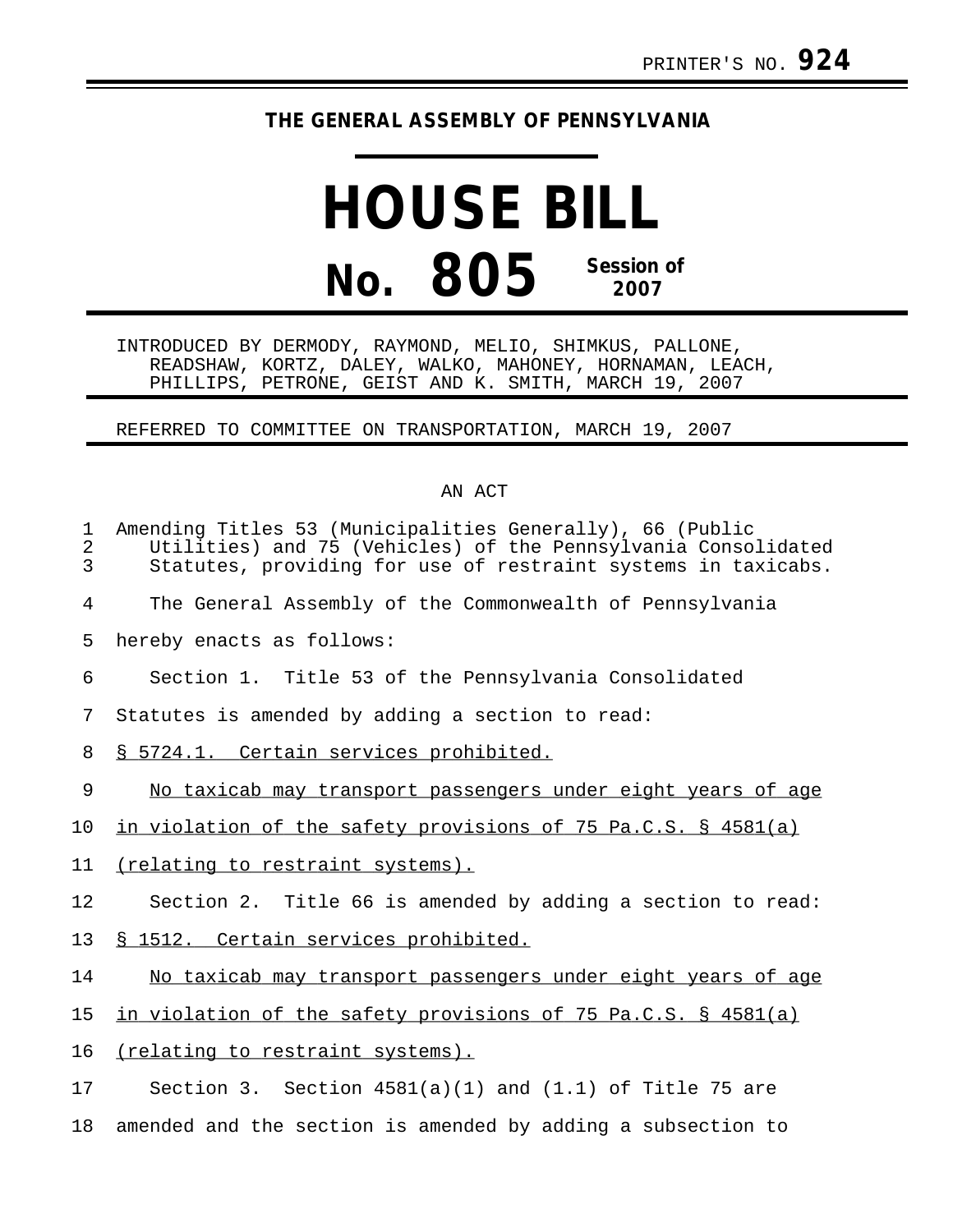1 read:

2 § 4581. Restraint systems.

3 (a) Occupant protection.--

4 (1) Any person who is operating a passenger car, Class I 5 truck, Class II truck, classic motor vehicle, antique motor 6 vehicle or motor home and who transports a child under four 7 years of age anywhere in the motor vehicle, including the 8 cargo area, shall fasten such child securely in a child 9 passenger restraint system, as defined in subsection (d). 10 This subsection shall apply to all persons while they are 11 operators of motor vehicles where a seating position is 12 available which is equipped with a seat safety belt or other 13 means to secure the systems or where the seating position was 14 originally equipped with seat safety belts. In the case of a 15 taxicab granted a certificate of public convenience by the 16 Pennsylvania Public Utility Commission or a parking authority 17 of a city of the first class to transport passengers, the 18 parent or legal quardian of a child under four years of age 19 to be transported shall be solely responsible for ensuring 20 that the provisions of this section are complied with. 21 Notwithstanding any provision of law, a taxicab granted a 22 certificate of public convenience by the Pennsylvania Public 23 Utility Commission or a parking authority of a city of the 24 first class to transport passengers shall not transport a 25 child under four years of age unless this section is complied 26 with. \_\_\_\_\_

27 (1.1) Any person who is operating a passenger car, Class 28 I truck, Class II truck, classic motor vehicle, antique motor 29 vehicle or motor home and who transports a child four years 30 of age or older but under eight years of age anywhere in the 20070H0805B0924 - 2 -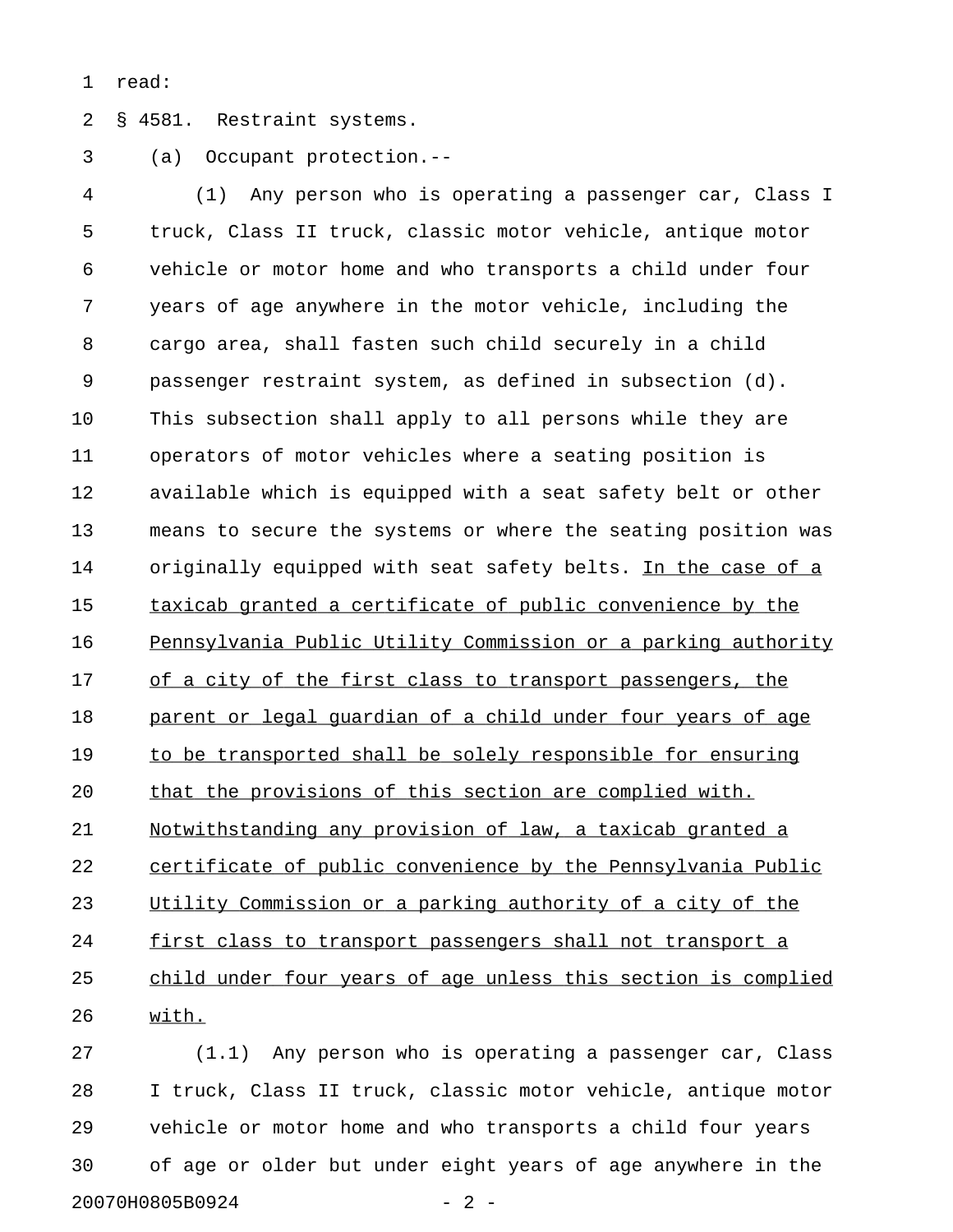1 motor vehicle, including the cargo area, shall fasten such 2 child securely in a fastened safety seat belt system and in 3 an appropriately fitting child booster seat, as defined in 4 subsection (d). This paragraph shall apply to all persons 5 while they are operators of motor vehicles where a seating 6 position is available which is equipped with a seat safety 7 belt or other means to secure the systems or where the 8 seating position was originally equipped with seat safety 9 belts. A conviction under this paragraph by State or local 10 law enforcement agencies shall occur only as a secondary 11 action when a driver of a motor vehicle has been convicted of 12 violating any other provision of this title. In the case of a 13 taxicab granted a certificate of public convenience by the 14 Pennsylvania Public Utility Commission or a parking authority 15 of a city of the first class to transport passengers, the 16 parent or legal quardian of a child four years of age or 17 older but under eight years of age to be transported shall be 18 solely responsible for ensuring that the provisions of this 19 section are complied with. Notwithstanding any provision of 20 law, a taxicab granted a certificate of public convenience by 21 the Pennsylvania Public Utility Commission or a parking 22 authority of a city of the first class to transport 23 passengers shall not transport a child four years of age or 24 older but under eight years of age unless this section is 25 complied with. 26 \* \* \* 27 (i) Definition.--As used in this section, the term "taxicab" 28 means a motor vehicle designed for carrying no more than eight 29 passengers, exclusive of the driver, on a call or demand basis

30 and used for the transportation of persons for compensation.

20070H0805B0924 - 3 -